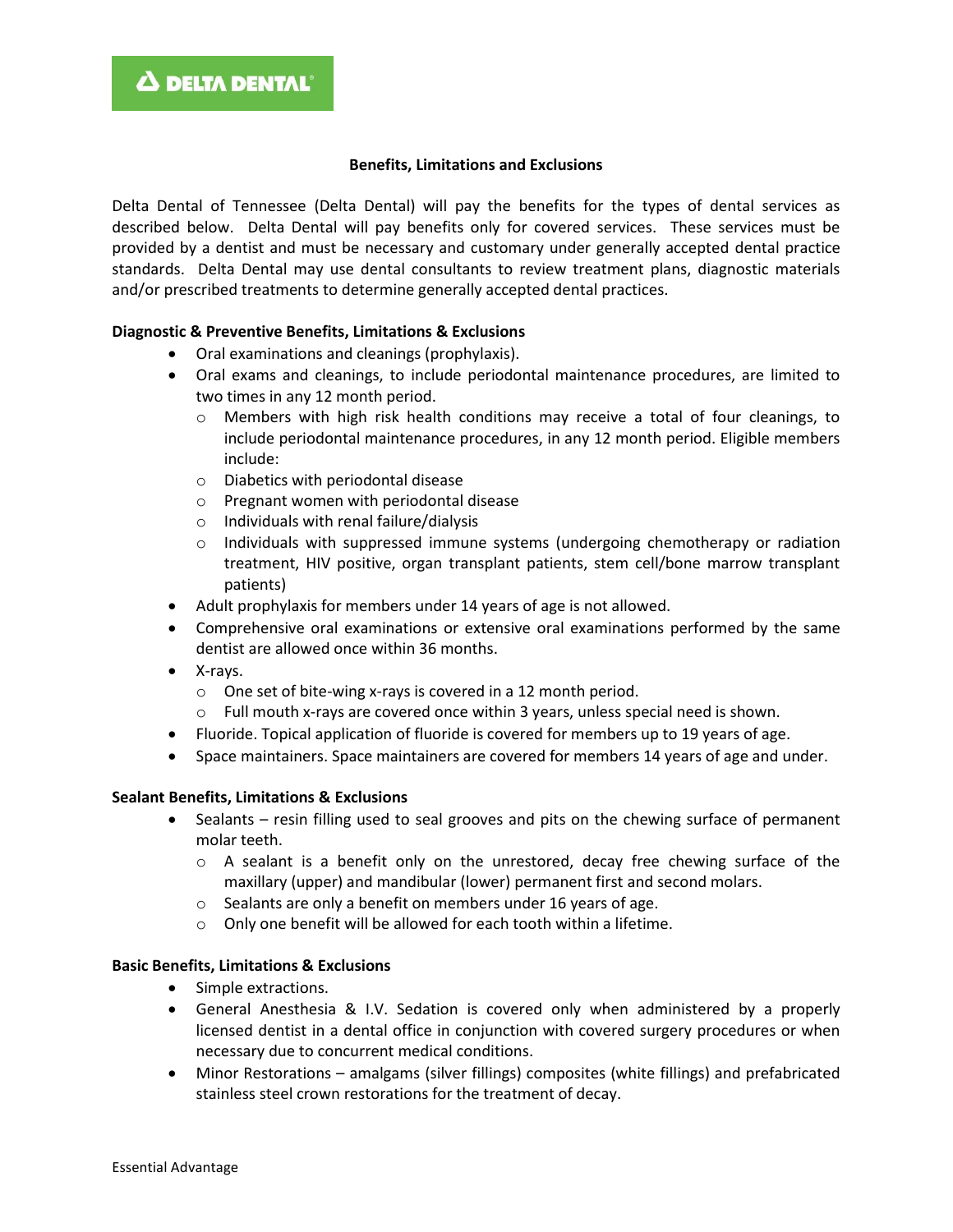## **A DELTA DENTAL**

- $\circ$  Restorative benefits are allowed once per surface in a 24 month period, regardless of the number or combinations of procedures requested or performed.
- o The replacement, by the same dentist or dental office, of amalgam or composite restorations within 24 months is not allowed.
- $\circ$  The replacement, by the same dentist or dental office, of a stainless steel crown within 24 month of the initial placement is not allowed.
- $\circ$  Gold foil restorations and porcelain, composite, and metal inlays are Optional Services.
- Denture Repairs services to repair complete or partial dentures.

#### **Oral Surgery Benefits, Limitations & Exclusions.**

• Oral Surgery – complex extractions and other surgical procedures (including pre- and postoperative care).

#### **Endodontic Benefits, Limitations & Exclusions**

- Endodontia treatment of the dental pulp (root canal procedures).
	- o Payment for root canal treatment includes charges for x-rays and temporary restorations.
	- $\circ$  Root canal treatment is limited to once in a 24 month period by the same dentist or dental office.

#### **Periodontic Benefits, Limitations & Exclusions**

- Periodontia treatment of the gums and bones that surround the tooth.
	- o Payment for periodontal surgery shall include charges for three months post-operative care and any surgical re-entry for a three year period.
	- o Root planing, curettage and osseous surgery are not a benefit for members under 14 years of age.
	- o Scaling and root planing procedures are allowed once within 24 months.
	- o A Graft using synthetic materials is not a benefit.

#### **Teeth Whitening and Bleaching Benefits, Limitations and Exclusions**

• External bleaching procedures are covered once per 12 month period per arch; internal bleaching procedures are covered once per tooth per 12 month period.

#### **Major Restorative Benefits, Limitations & Exclusions**

- Cast Restorations**.** Crowns and onlays are benefits for the treatment of visible decay and fractures of hard tooth structure when teeth are so badly damaged that they cannot be restored with amalgam or composite restorations.
	- $\circ$  Replacement of crowns or cast restorations received in the previous five years is not a benefit. Payment for cast restorations shall include charges for preparations of tooth and gingiva, crown build-up, impression, temporary restoration and any re-cementation by the same dentist within a 12 month period.
	- $\circ$  A cast restoration on a tooth that can be restored with an amalgam or composite restoration is not a benefit.
	- $\circ$  Porcelain, gold or veneer crowns for children under 12 years of age are not a benefit.
- Veneers. Laminate veneers are covered for members 12 years of age and older for anterior teeth. Limited to one per tooth per 60 months.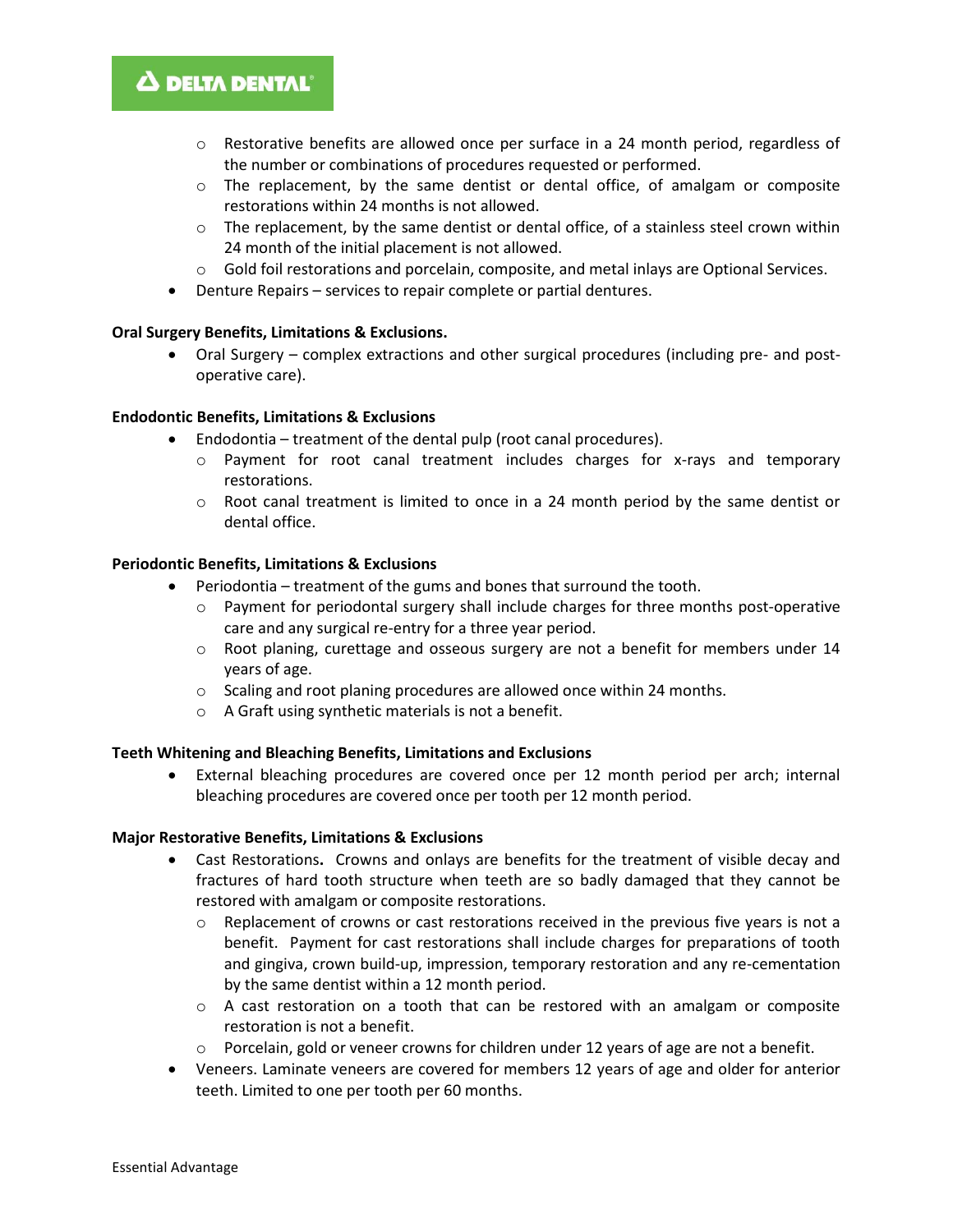#### **Prosthodontic Benefits, Limitations & Exclusions**

- Prosthodontics. Procedures for construction of fixed bridges, partial or complete dentures and repair of fixed bridges.
	- $\circ$  Replacement of any fixed bridges or partial or complete dentures that the member received in the previous five years is not a benefit.
	- o Payment for a complete or partial denture shall include charges for any necessary adjustment within a six month period.
	- $\circ$  Payment for standard dentures is limited to the maximum allowable fee for a standard partial or complete denture. A standard denture means a removable appliance to replace missing natural, permanent teeth. A standard denture is made by conventional means from acceptable materials. If a denture is constructed by specialized techniques and the fee is higher than the fee allowable for a standard denture, the patient is responsible for the difference.
	- $\circ$  Payment for fixed bridges or cast partials for children under 16 years of age is not a benefit.
	- $\circ$  A posterior bridge where a partial denture is constructed in the same arch is not a covered benefit.
	- $\circ$  Temporary partial dentures are a benefit only when upper anterior teeth are missing.
- Complete or Partial Denture Reline and Rebase procedures. Payment for a reline or rebase of a partial or complete denture is limited to once in a three year period and includes all adjustments required for six months after delivery.

### **Implant Benefits, Limitation and Exclusions**

- Implants. The surgical placement of an endosteal (in the bone) implant and the connecting abutment are covered benefits.
	- $\circ$  Replacement of implants or abutments received in the previous five years is not a benefit.
	- o The removal of an implant is allowed once per lifetime.
	- $\circ$  Specialized techniques are not benefits (ie. bone grafts, guided tissue regeneration, precision attachments, etc.)
	- o Implant maintenance procedures are allowed once in a 12 month period.

#### **EXCLUSIONS**

Delta Dental does not pay benefits for:

- Treatment of injury or illness covered by Workers' Compensation or Employer's Liability Laws.
- Services received without cost from any federal, state or local agency. This exclusion will not apply if prohibited by law.
- Services for congenital (hereditary) or developmental malformations. Such malformations include, but are not limited to, cleft palate, upper and lower jaw malformations. This does not exclude those services provided under Orthodontic benefits, if covered.
- Treatment to restore tooth structure lost from wear.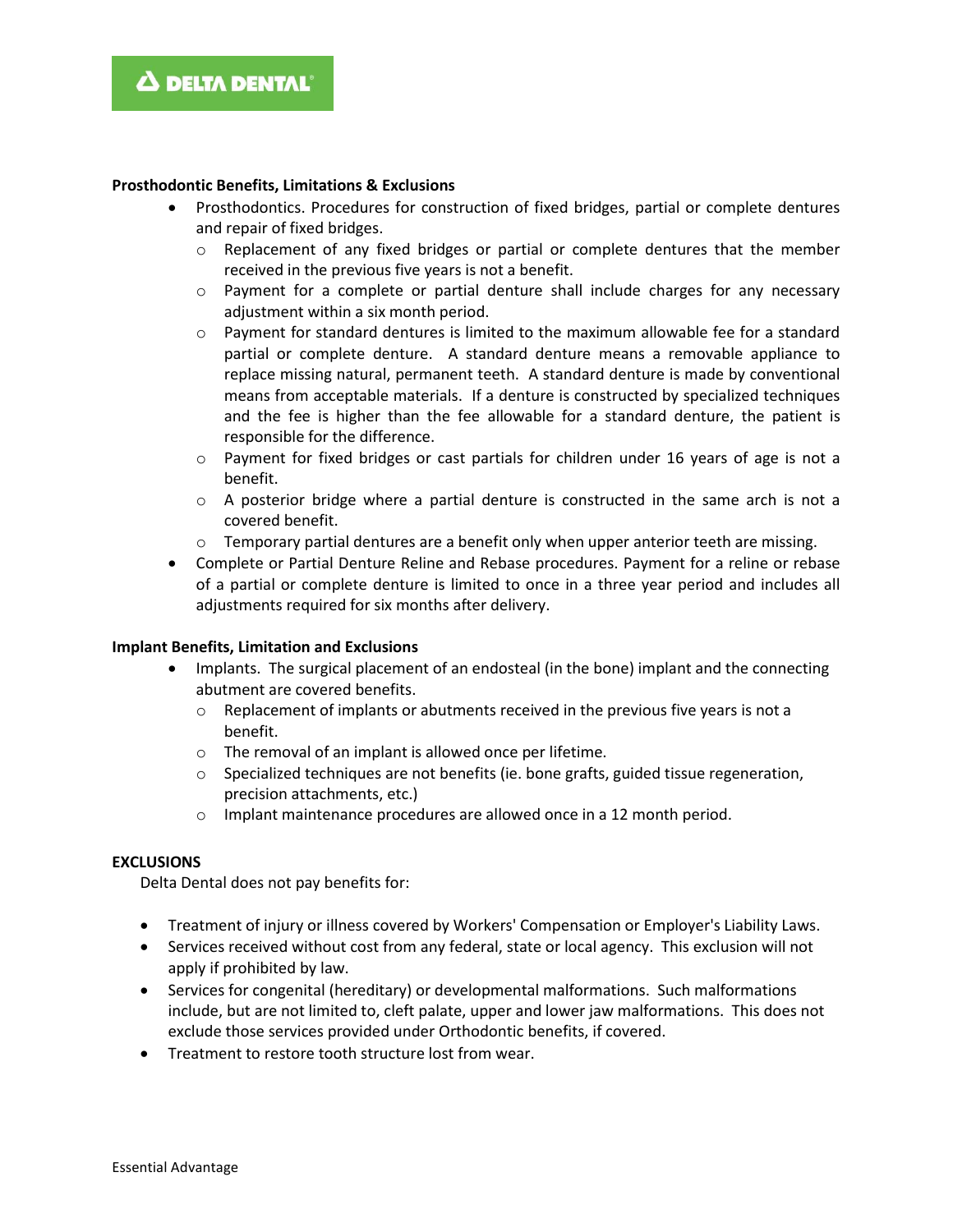## **A DELTA DENTAL**

- Treatment to rebuild or maintain chewing surfaces due to teeth out of alignment or occlusion; or treatment to stabilize the teeth. For example: equilibration, periodontal splinting and double abutments on bridges.
- Oral hygiene and dietary instructions, treatment for desensitizing teeth, prescribed drugs or other medication, experimental procedures, conscious sedation, and extra oral grafts (grafting of tissues from outside the mouth to oral tissues).
- Charges by any hospital or other surgical or treatment facility and any additional fees charged by the dentist for treatment in any such facility.
- Diagnosis or treatment for any disturbance of the temporomandibular joints (jaw joints) or myofacial pain dysfunction.
- Services by a dentist beyond the scope of his license.
- Dental services for which the member incurs no charge.
- Dental services where charges for such care exceed the charge that would have been made and actually collected if no coverage existed.
- General Anesthesia or I.V. Sedation is a benefit only when administered by a properly licensed DENTIST. It must be take place in a dental office in conjunction with covered surgical procedures or when necessary due to concurrent medical conditions.

### **ELIGIBILITY AND ENROLLMENT**

- To be eligible for this individual dental plan, the Subscriber must be a resident of the State of Tennessee.
- Dependents will become eligible along with the Subscriber or as soon after that as they become Dependents. The following family members of the Subscriber may be considered Dependents:
	- o Lawful husband or wife;
	- $\circ$  Children from birth to the Dependent Age Limit stated on the Declaration Page. "Child" includes a natural child, step child, adopted child, foster child or a child for which the Subscriber is legal guardian.
	- $\circ$  A child reaching the Dependent Age Limit may continue to be eligible. Such Dependent child must not be able to support them self because of mental incapacity or physical handicap. Such disabling condition shall have begun before reaching the Dependent Age Limit. Proof of these facts must be given to Delta Dental within 31 days if requested. Proof will not be required more than once a year.
- Dependents in military service are not eligible.
- A Qualified Life Status Change will be defined by current Federal law.
- Any Member who drops coverage may only re-apply for coverage after having been out of the plan for 12 consecutive months except in the event of a related Qualified Life Status Change.
- For coverage to be in effect, Delta Dental must have received the enrollment information and the payment of that month's premium. The monthly premium for a Member must have been paid for coverage to be in effect for that month.
- Enrollment information must be furnished to Delta Dental in a timely manner. Retroactive additions and terminations will not be allowed.
- By the effective date of the program, Subscriber will furnish eligibility information for all Members. This information shall include the Subscriber's name, social security number, date of